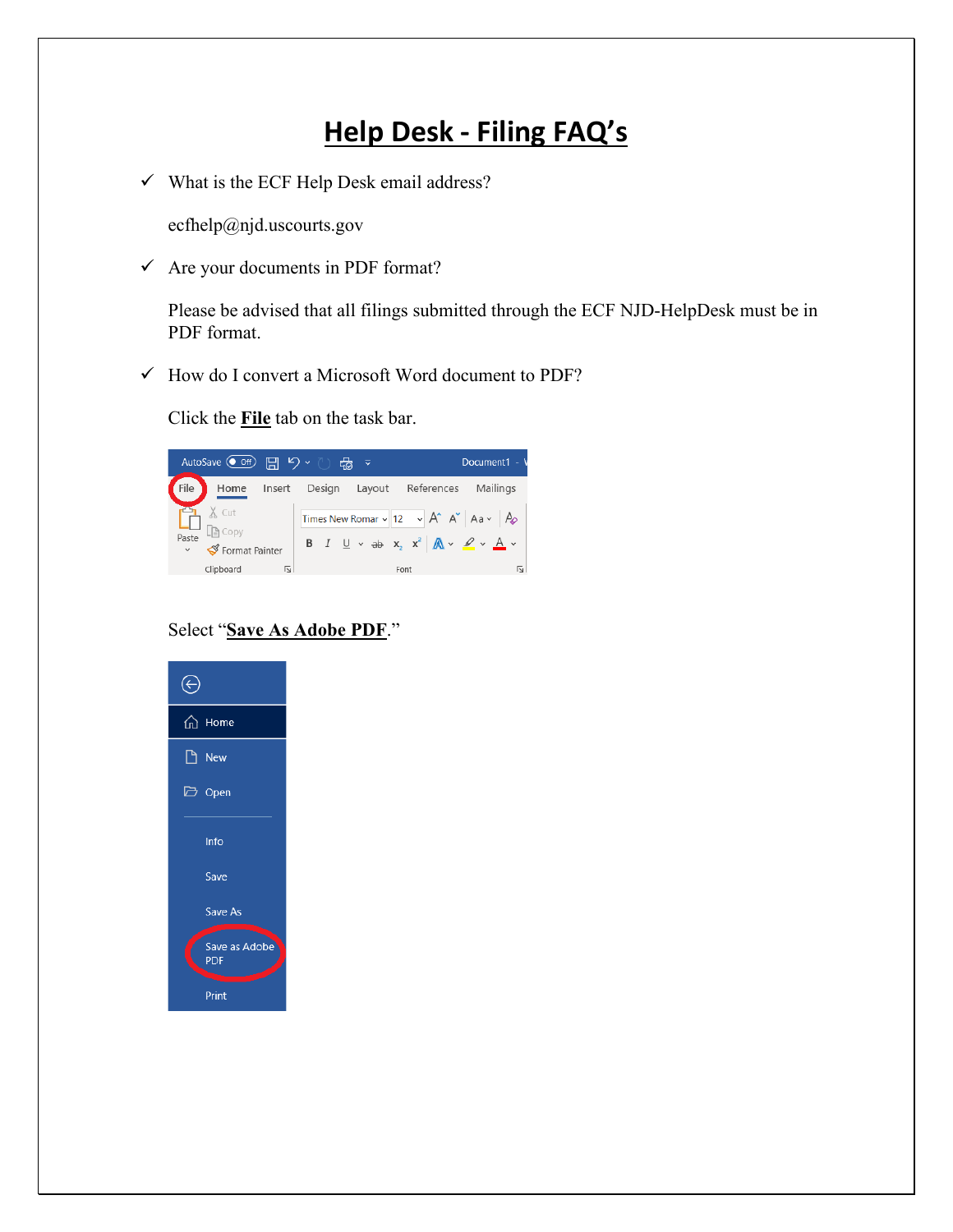Click "Yes" to Save the Word document to the folder of your choice. If the document has already been saved as a Word document, the system will prompt you to save it as a PDF document.

|                                                                                                                   | <b>Acrobat PDFMaker</b> |  |  |  |
|-------------------------------------------------------------------------------------------------------------------|-------------------------|--|--|--|
| Acrobat PDFMaker needs to save the file before continuing.<br>Do you want PDFMaker to save the file and continue? |                         |  |  |  |
|                                                                                                                   | Yes<br><b>No</b>        |  |  |  |

**Alternatively**, right-click on the Word document saved in a folder and select "Convert to Adobe PDF."

 $\checkmark$  How should my email be formatted?

The subject line must contain the case number along with the case caption. For example, the subject line should state "ECF Pro Se Filing: 3:21-cv-00000-ABC-FED, SMITH v. DOE." The body of the email must contain a list of documents that are attached to the email.

Please see below for an example.

|      | To<br>• NJD-HelpDesk |         |                                                                       |                               |          |                                                          |                       |
|------|----------------------|---------|-----------------------------------------------------------------------|-------------------------------|----------|----------------------------------------------------------|-----------------------|
| Send |                      | Cc      |                                                                       |                               |          |                                                          |                       |
|      |                      | Subject | ECF Pro Se Filing: 3:21-cv-00000-ABC-FED, SMITH v. DOE                |                               |          |                                                          |                       |
| PDF  | 300 KB               |         | 21-cv-00000-ABC-FED Brief in Support of Motion.pdf                    | $\checkmark$                  |          | 21-cv-00000-ABC-FED Certificate of Service.pdf<br>300 KB | $\checkmark$          |
| PDF  | 300 KB               |         | 21-cv-00000-ABC-FED Motion for Leave to File an Amended Complaint.pdf | $\checkmark$                  | PDF<br>↛ | 21-cv-00000-ABC-FED Notice of Motion.pdf<br>300 KB       | $\checkmark$          |
| PDF  |                      |         | 21-cv-00000-ABC-FED Text of Proposed Order.pdf                        | $\mathbf{X} \cdot \mathbf{X}$ |          |                                                          | <b>Hise Adobe Sen</b> |

Good morning,

Please see attached the following documents for filing:

- 1. Notice of Motion
- 2. Motion for Leave to File an Amended Complaint
- 3. Brief in Support of Motion
- 4. Text of Proposed Order
- 5. Certificate of Service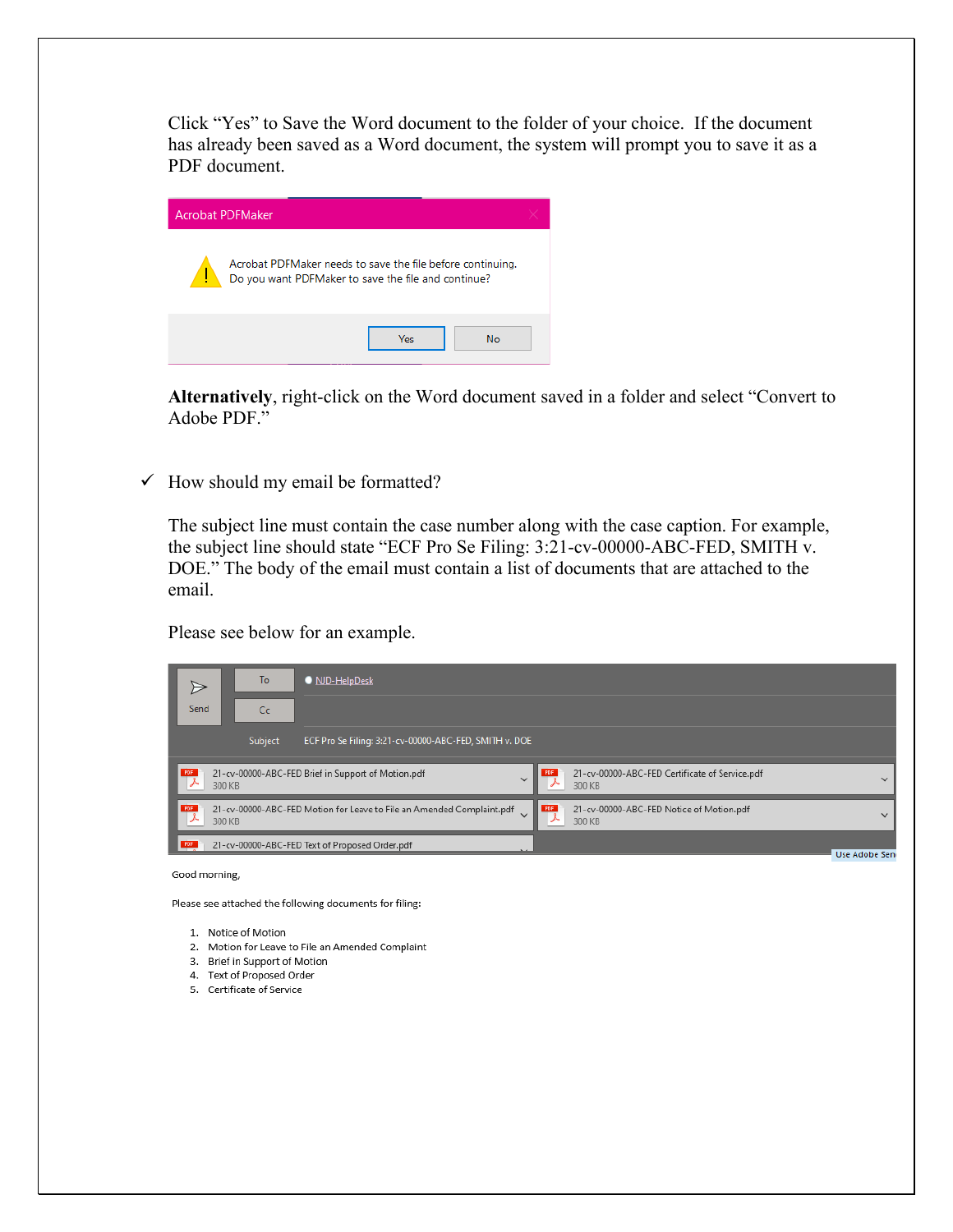$\checkmark$  Are your documents below the maximum file size limit of 20MB?

The ECF system will not accept individual PDF documents larger than what is listed on the "Court Information" link on the ECF login page or [https://ecf.njd.uscourts.gov/cgi-bin/CourtInfo.pl.](https://ecf.njd.uscourts.gov/cgi-bin/CourtInfo.pl)

Documents larger than what is listed will need to be divided into multiple smaller documents to be attached.

Click the link below to review the "Guide to Document Creation." <https://www.njd.uscourts.gov/sites/njd/files/FileSizeGuide.pdf>

 $\checkmark$  Can I send an amended/updated version of a document previously sent to the Help Desk?

Yes! Amendments to documents previously sent to the Help Desk will be accepted. However, if the original document has already been filed, it cannot be removed from the docket.

Please make sure you are **reviewing your documents closely before hitting the send button**. Multiple emails of the same and/or similar documents can become very confusing and may result in the wrong document being filed or the same document being filed multiple times.

 $\checkmark$  Can I file a new case?

Yes! A new case can be filed through the Help Desk. Forms can be found on our website<https://www.njd.uscourts.gov/> under the "Forms" tab.

If you wish to receive notifications electronically, please click the link to complete the ["Notice of Consent & Registration to Receive Documents Electronically"](https://www.njd.uscourts.gov/forms/pro-se-consent-registration-form-receive-documents-electronically) Please keep in mind by completing this form you are waiving the right to receive notice by first class mail.